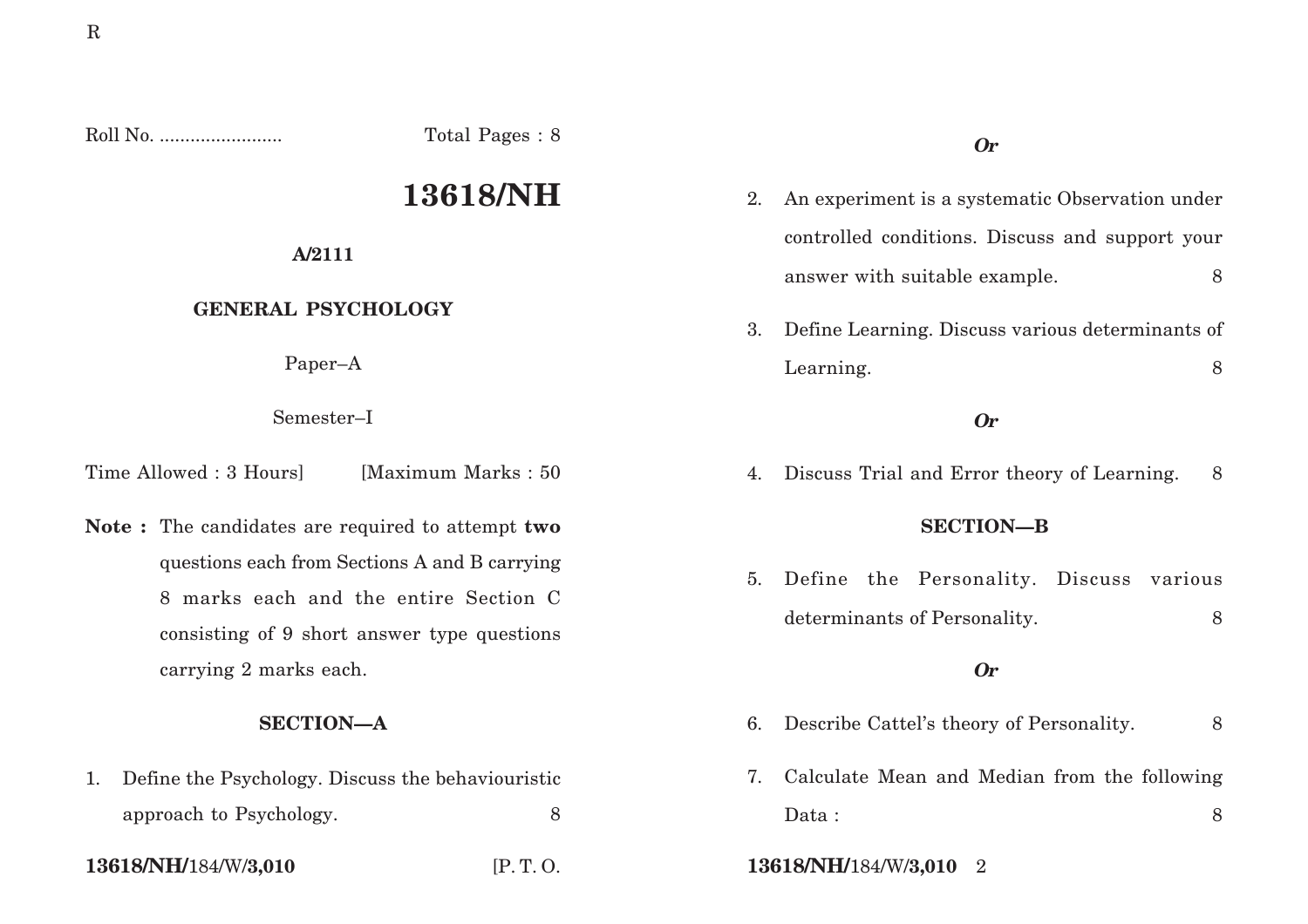| <b>Or</b>                                             |       |                  | (ii)  | Case Study method.         |
|-------------------------------------------------------|-------|------------------|-------|----------------------------|
| Calculate Standard deviation from the following<br>8. |       |                  | (iii) | Nature of Learning.        |
|                                                       | Data: | 8                | (iv)  | Personality Traits.        |
|                                                       | C.I.  | Frequency        | (v)   | Mode.                      |
|                                                       | 60-64 | $\sqrt{2}$       | (vi)  | Histogram.                 |
|                                                       | 55-59 | $\boldsymbol{3}$ | (vii) | Ego and Superego.          |
|                                                       | 50-54 | $\,6\,$          |       | (viii) Gestalt on Leaning. |
|                                                       | 45-49 | 12               | (ix)  | Scope of Psychology.       |
|                                                       | 40-44 | 34               |       |                            |
|                                                       | 35-39 | 16               |       |                            |
|                                                       | 30-34 | 11               |       |                            |
|                                                       | 25-29 | $\bf 5$          |       |                            |
|                                                       | 20-24 | 1                |       |                            |

# **SECTION—C**

- 9. Write 25-30 words on the following :  $9 \times 2=18$ 
	- (i) Nature of Psychology.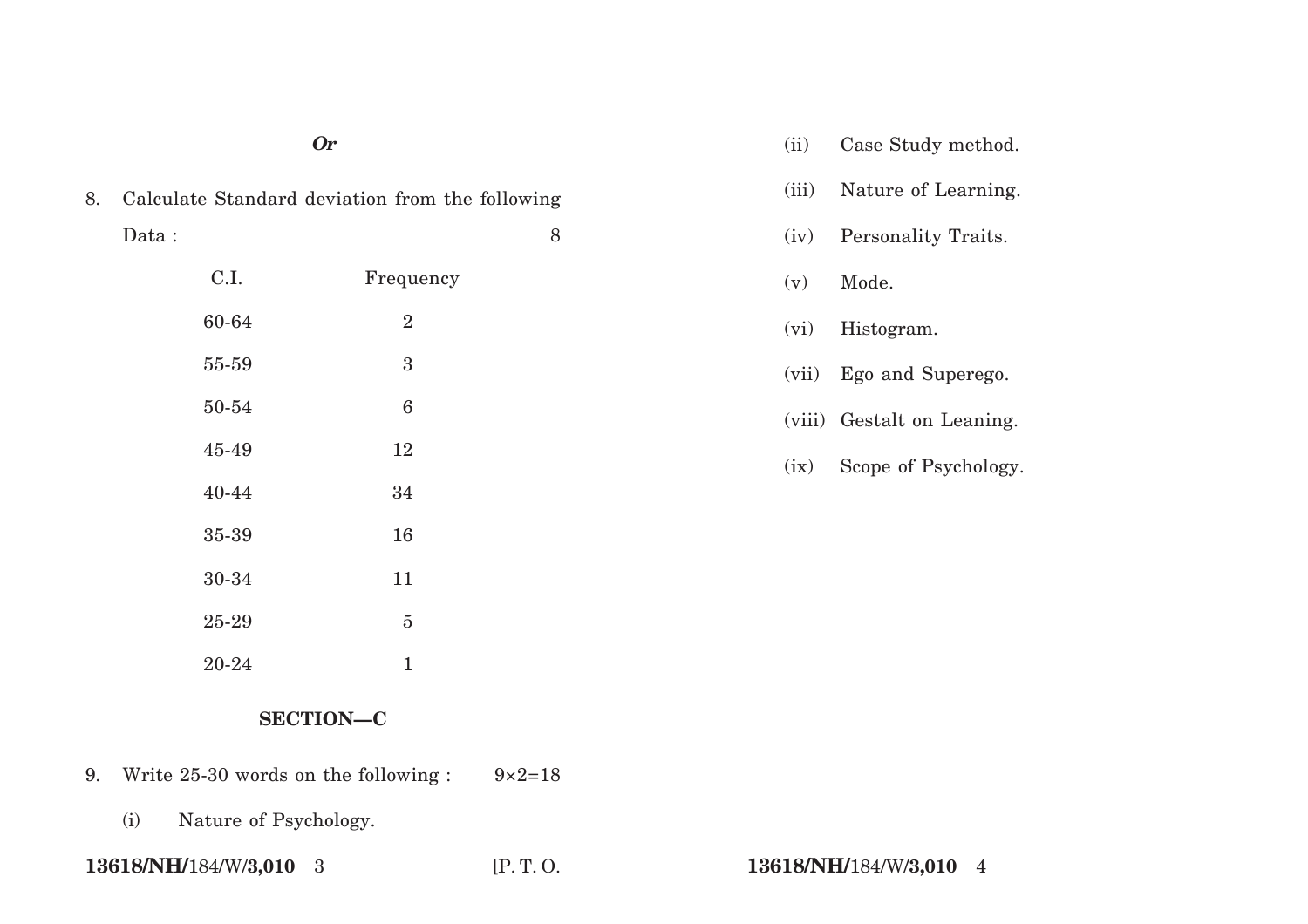#### **PUNJABI VERSION**

 $\vec{\delta}$ ਟ : ਭਾਗ A ਅਤੇ B ਹਰੇਕ ਵਿਚੋਂ **ਦੋ–ਦੋ** ਪਸ਼ਨ ਕਰੋ ਅਤੇ  $\vec{a}$ ਰਚੇਕ ਪੁਸ਼ਨ ਦੇ 8 ਅੰਕ ਹਨ। ਭਾਗ  $C$  ਸਾਰਾ ਕਰੋ। ਇਸ <u>ਵਿਚ 9 ਸੰਖੇਪ ਉੱਤਰ ਵਾਲੇ ਪਸ਼ਨ ਲਾਜਮੀ ਹਨ ਅਤੇ ਹਰੇਕ</u> ਪਸ਼ਨ ਦੇ 2 ਅੰਕ ਹਨ।

#### **Bwg—A**

1. ਮਨੋਵਿਗਿਆਨ ਨੂੰ ਪਰਿਭਾਸ਼ਿਤ ਕਰੋ। ਮਨੋਵਿਗਿਆਨ ਨੂੰ ਅਧਿਅਨ <mark>ਕਰਨ ਦੀ ਵਿਵਹਾਰਵਾਦੀ ਪਹੰਚ ਦੀ ਚਰਚਾ ਕਰੋ।</mark> 8

# $\overline{H}$

- 2. **"ਪ੍ਯੋਗ ਨਿਯੰਤਰਿਤ ਹਾਲਤਾਂ ਵਿੱਚ ਕਮਬੱਧ ਸਿਲਸਿਲੇ** ਨਾਲ <mark>ਕੀਤਾ ਇੱਕ ਨਿਰੀਖਣ</mark> (Observation) ਹੈ।" ਚਰਚਾ ਕਰੋ  $\,$ ਅਤੇ ਢੱਕਵੇ ੳਦਾਹਰਣਾਂ ਨਾਲ ਸਪਸ਼ਟ ਕਰੋ।  $\,$ 8
- 3. **'ਸਿਖਣਾ' ਨੂੰ ਪਰਿਭਾਸ਼ਿਤ ਕਰੋ। ਸਿੱਖਣ ਨੂੰ ਪ੍ਰਭਾਵਿਤ ਕਰਨ** ਵਾਲੇ ਕਾਰਕਾਂ ਦੀ ਚਰਚਾ ਕਰੋ। **Karo**a 8 8

# <u>ਜਾਂ</u>

4. ਯਤਨ ਅਤੇ ਭੱਲ ਰਾਹੀ ਸਿੱਖਣ ਦੇ ਸਿਧਾਂਤ ਦੀ ਚਰਚਾ ਕਰੋ। 8

#### **Bwg—B**

5. ਵਿਅਕਤੀਤੱਵ ਨੂੰ ਪਰਿਭਾਸਿਤ ਕਰੋ। ਵਿਅਕਤਿਤੱਵ ਦਾ ਨਿਰਪਾਰਨ <mark>ਕਰਨ ਵਾਲੇ ਕਾਰਕਾਂ ਦੀ ਚਰਚਾ ਕਰੋ।</mark> ਬਿਨਾਂ ਬਾਲ ਸ

# $\overline{H}^{\dagger}$

- 6. Cattel ਦੁਆਰਾ ਦਿੱਤੇ ਗਏ ਵਿਅਕਤਿਤੱਵ ਦੇ ਸਿਧਾਂਤ ਦਾ **vrxn kro[** <sup>8</sup>
- 7. ਹੇਠ ਦਿੱਤੇ ਗਏ ਅੰਕੜਿਆਂ ਦਾ ਮੱਧਮਾਨ (ਮੀਨ) ਅਤੇ ਮਧਿਕ **(mIfIAn) pqw kro:** <sup>8</sup>

# <u>ਜਾਂ</u>

- 8. ਹੇਠ ਦਿੱਤੇ ਗਏ ਅੰਕੜਿਆਂ ਮਾਨਕ ਵਿਚਲਣ (ਸਟੈ<del>ਂ</del>ਡਰਡ <mark>ਡੈਵੀਏਸ਼ਨ) ਪਤਾ ਕਰੋ:</mark> 8
	- **ਵਰਗ−ਅੰਤਰਾਲ** Frequency 60-64 2 55-59 3